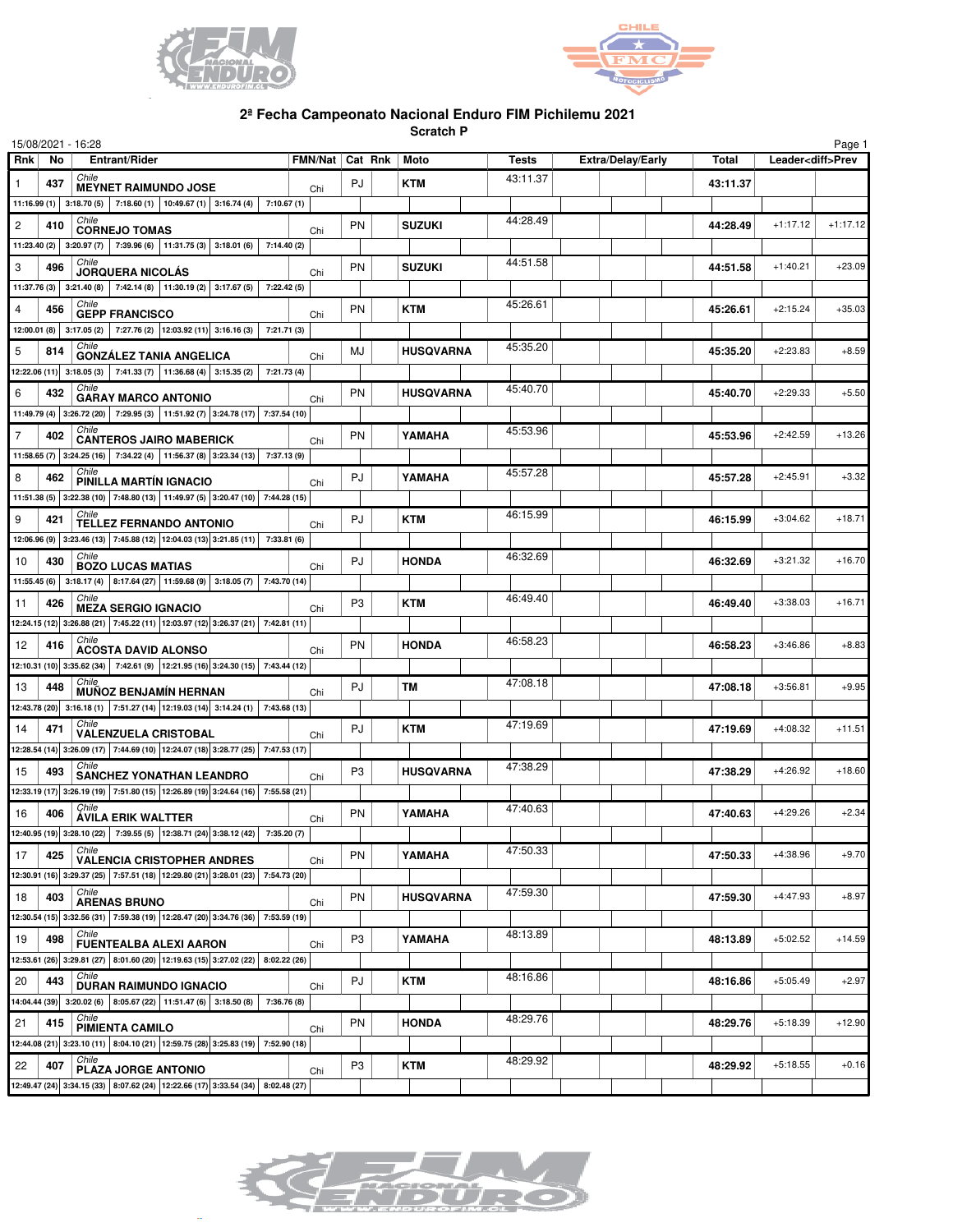



## **2ª Fecha Campeonato Nacional Enduro FIM Pichilemu 2021**

**Scratch P**

|     |     | 15/08/2021 - 16:28                                                                                               |     |                          |                  |          |                          |              |             | Page 2                   |
|-----|-----|------------------------------------------------------------------------------------------------------------------|-----|--------------------------|------------------|----------|--------------------------|--------------|-------------|--------------------------|
| Rnk | No. | Entrant/Rider                                                                                                    |     | FMN/Nat   Cat Rnk   Moto |                  | Tests    | <b>Extra/Delay/Early</b> | <b>Total</b> |             | Leader <diff>Prev</diff> |
| 23  | 412 | Chile<br><b>ARENAS NICOLÁS</b>                                                                                   | Chi | P3                       | <b>SHERCO</b>    | 48:35.26 |                          | 48:35.26     | $+5:23.89$  | $+5.34$                  |
|     |     | 12:48.18 (23) 3:36.06 (35) 8:06.23 (23) 12:31.35 (23) 3:33.41 (33) 8:00.03 (24)                                  |     |                          |                  |          |                          |              |             |                          |
| 24  | 816 | Chile                                                                                                            |     | MJ                       | YAMAHA           | 49:00.63 |                          | 49:00.63     | $+5:49.26$  | $+25.37$                 |
|     |     | RODRIGUEZ VALERIA ALEJANDRA<br>12:55.22 (27) 3:28.40 (23) 8:13.04 (25) 12:50.40 (26) 3:31.44 (30) 8:02.13 (25)   | Chi |                          |                  |          |                          |              |             |                          |
|     | 429 | Chile                                                                                                            |     |                          | <b>KTM</b>       | 48:00.64 | 1:00.00                  |              | $+5:49.27$  | $+0.01$                  |
| 25  |     | <b>MANN CARLOS JOAQUIN</b>                                                                                       | Chi | PJ                       |                  |          |                          | 49:00.64     |             |                          |
|     |     | 12:50.69 (25) 3:22.24 (9) 7:56.75 (17) 12:31.07 (22) 3:33.94 (35) 7:45.95 (16)<br>Chile                          |     |                          |                  |          |                          |              |             |                          |
| 26  | 414 | ROJAS MAXIMILIANO ALEJANDR                                                                                       | Chi | PJ                       | ТM               | 49:32.35 |                          | 49:32.35     | $+6:20.98$  | $+31.71$                 |
|     |     | 13:46.99 (33) 3:26.18 (18) 7:52.64 (16) 12:50.73 (27) 3:28.12 (24) 8:07.69 (30)                                  |     |                          |                  |          |                          |              |             |                          |
| 27  | 422 | <b>ESCOBAR MAXIMILIANO ANDRES</b>                                                                                | Chi | P <sub>3</sub>           | <b>KTM</b>       | 49:39.52 |                          | 49:39.52     | $+6:28.15$  | $+7.17$                  |
|     |     | 12:33.71 (18) 3:32.43 (30) 8:42.72 (34) 13:19.56 (32) 3:32.44 (32) 7:58.66 (22)                                  |     |                          |                  |          |                          |              |             |                          |
| 28  | 873 | Chile<br><b>MONDACA AILINE ARACELI</b>                                                                           | Chi | MJ                       | YAMAHA           | 49:48.16 |                          | 49:48.16     | $+6:36.79$  | $+8.64$                  |
|     |     | 12:45.28 (22) 3:31.61 (29) 8:42.67 (33) 13:18.53 (31) 3:30.42 (27) 7:59.65 (23)                                  |     |                          |                  |          |                          |              |             |                          |
| 29  | 420 | Chile<br><b>CALDERON ESTEBAN</b>                                                                                 |     | PN                       | <b>HUSQVARNA</b> | 49:53.48 |                          | 49:53.48     | $+6:42.11$  | $+5.32$                  |
|     |     | 13:18.69 (29) 3:37.68 (39) 8:18.55 (28) 13:02.51 (29) 3:30.70 (28) 8:05.35 (29)                                  | Chi |                          |                  |          |                          |              |             |                          |
| 30  | 466 | Chile                                                                                                            |     | PJ                       | YAMAHA           | 49:58.66 |                          | 49:58.66     | $+6:47.29$  | $+5.18$                  |
|     |     | <b>PEREZ SANTIAGO</b>                                                                                            | Chi |                          |                  |          |                          |              |             |                          |
|     |     | 12:24.44 (13) 3:23.13 (12) 8:20.40 (29) 14:18.75 (44) 3:22.44 (12) 8:09.50 (31)<br>Chile                         |     |                          |                  | 50:19.70 |                          |              |             |                          |
| 31  | 434 | <b>BARROS ALBERTO ISAIAS</b>                                                                                     | Chi | P <sub>3</sub>           | <b>GAS GAS</b>   |          |                          | 50:19.70     | $+7:08.33$  | $+21.04$                 |
|     |     | 13:23.51 (30) 3:45.22 (47) 8:27.05 (30) 12:46.67 (25) 3:37.71 (39) 8:19.54 (36)                                  |     |                          |                  |          |                          |              |             |                          |
| 32  | 438 | Chile<br><b>DONOSO MARTIN JOSE</b>                                                                               | Chi | PJ                       | YAMAHA           | 50:57.51 |                          | 50:57.51     | $+7:46.14$  | $+37.81$                 |
|     |     | 15:30.12 (45) 3:29.81 (26) 8:35.17 (32) 12:00.88 (10) 3:18.82 (9) 8:02.71 (28)                                   |     |                          |                  |          |                          |              |             |                          |
| 33  | 428 | <b>MUNOZ MARCELO</b>                                                                                             | Chi | P <sub>3</sub>           | YAMAHA           | 51:03.79 |                          | 51:03.79     | $+7:52.42$  | $+6.28$                  |
|     |     | 13:44.96 (32) 3:31.54 (28) 8:15.74 (26) 13:43.56 (38) 3:30.92 (29) 8:17.07 (35)                                  |     |                          |                  |          |                          |              |             |                          |
| 34  | 497 | Chile<br><b>HIDALGO CAMILO TOMAS</b>                                                                             | Chi | P <sub>3</sub>           | YAMAHA           | 51:08.34 |                          | 51:08.34     | $+7:56.97$  | $+4.55$                  |
|     |     | 13:03.45 (28) 3:23.81 (14) 3:27.05 (46) 13:35.27 (37) 3:23.77 (14) 8:14.99 (34)                                  |     |                          |                  |          |                          |              |             |                          |
| 35  | 490 |                                                                                                                  |     | P <sub>3</sub>           | <b>KTM</b>       | 51:34.13 |                          | 51:34.13     | $+8:22.76$  | $+25.79$                 |
|     |     | <b>MOYA SEBASTIÁN ALBERTO</b><br>13:52.37 (35) 3:42.70 (45) 8:47.37 (35) 13:24.64 (35) 3:34.99 (37) 8:12.06 (32) | Chi |                          |                  |          |                          |              |             |                          |
|     |     | Chile                                                                                                            |     |                          |                  | 51:44.25 |                          |              |             |                          |
| 36  | 477 | <b>TAPIA MANUEL FRANCISCO</b>                                                                                    | Chi | <b>PN</b>                | KTM              |          |                          | 51:44.25     | $+8:32.88$  | $+10.12$                 |
|     |     | 14:42.95 (44) 3:24.10 (15) 8:31.99 (31) 13:24.61 (34) 3:26.33 (20) 8:14.27 (33)<br>Chile                         |     |                          |                  | 52:25.92 |                          |              |             |                          |
| 37  | 499 | TAPIA RAFAEL ANTONIO                                                                                             | Chi | P <sub>3</sub>           | <b>GAS GAS</b>   |          |                          | 52:25.92     | $+9:14.55$  | $+41.67$                 |
|     |     | 13:55.96 (36) 3:41.75 (43) 9:04.11 (40) 13:22.26 (33) 3:40.04 (44) 8:41.80 (38)                                  |     |                          |                  |          |                          |              |             |                          |
| 38  | 413 | Chile<br><b>DELGADILLO PEDRO ANTONIO</b>                                                                         | Chi | P <sub>3</sub>           | <b>KTM</b>       | 52:27.66 |                          | 52:27.66     | $+9:16.29$  | $+1.74$                  |
|     |     | 13:35.21 (31) 3:40.69 (41) 8:52.79 (39) 13:58.14 (40) 3:41.29 (46) 8:39.54 (37)                                  |     |                          |                  |          |                          |              |             |                          |
| 39  | 418 | Chile<br><b>LOBOS CRISTIAN IVAN</b>                                                                              | Chi | P <sub>3</sub>           | <b>HUSQVARNA</b> | 52:57.05 |                          | 52:57.05     | $+9:45.68$  | $+29.39$                 |
|     |     | 14:01.50 (37) 3:41.59 (42) 8:49.28 (36) 13:52.31 (39) 3:35.46 (38) 8:56.91 (45)                                  |     |                          |                  |          |                          |              |             |                          |
| 40  | 489 | Chile                                                                                                            |     | P <sub>3</sub>           | <b>HONDA</b>     | 53:01.41 |                          | 53:01.41     | $+9:50.04$  | $+4.36$                  |
|     |     | <b>GALAZ CRISTIAN</b><br>14:42.59 (43) 3:37.18 (37) 8:51.64 (38) 13:34.46 (36) 3:31.86 (31) 8:43.68 (39)         | Chi |                          |                  |          |                          |              |             |                          |
| 41  | 439 | Chile                                                                                                            |     | PM                       | KTM              | 53:17.52 |                          |              | $+10:06.15$ | $+16.11$                 |
|     |     | <b>SANCHEZ CRISTIAN ROGELIO</b>                                                                                  | Chi |                          |                  |          |                          | 53:17.52     |             |                          |
|     |     | 14:40.31 (42) 3:33.23 (32) 8:49.53 (37) 14:00.80 (41) 3:28.97 (26) 8:44.68 (40)<br>Chile                         |     |                          |                  | 54:03.46 |                          |              |             |                          |
| 42  | 468 | <b>ASTORGA RIGOBERTO ELISANDRO</b>                                                                               | Chi | <b>PM</b>                | KTM              |          |                          | 54:03.46     | $+10:52.09$ | $+45.94$                 |
|     |     | 14:17.91 (40) 3:48.05 (48) 9:06.59 (41) 14:12.30 (43) 3:45.86 (49) 8:52.75 (43)                                  |     |                          |                  |          |                          |              |             |                          |
| 43  | 469 | Chile<br><b>RUBIO FRANCO CAETANO</b>                                                                             | Chi | PJ                       | KAWASAKI         | 54:06.00 |                          | 54:06.00     | $+10:54.63$ | $+2.54$                  |
|     |     | 14:02.81 (38) 3:44.73 (46) 9:16.28 (44) 14:02.15 (42) 3:41.43 (47) 9:18.60 (47)                                  |     |                          |                  |          |                          |              |             |                          |
| 44  | 488 | Chile<br><b>FIGUEROA MIGUEL ANGEL</b>                                                                            | Chi | PM                       | <b>BETA</b>      | 54:08.01 |                          | 54:08.01     | $+10:56.64$ | $+2.01$                  |
|     |     | 14:21.74 (41) 3:37.09 (36) 9:07.49 (42) 14:37.15 (46) 3:37.99 (41) 8:46.55 (41)                                  |     |                          |                  |          |                          |              |             |                          |